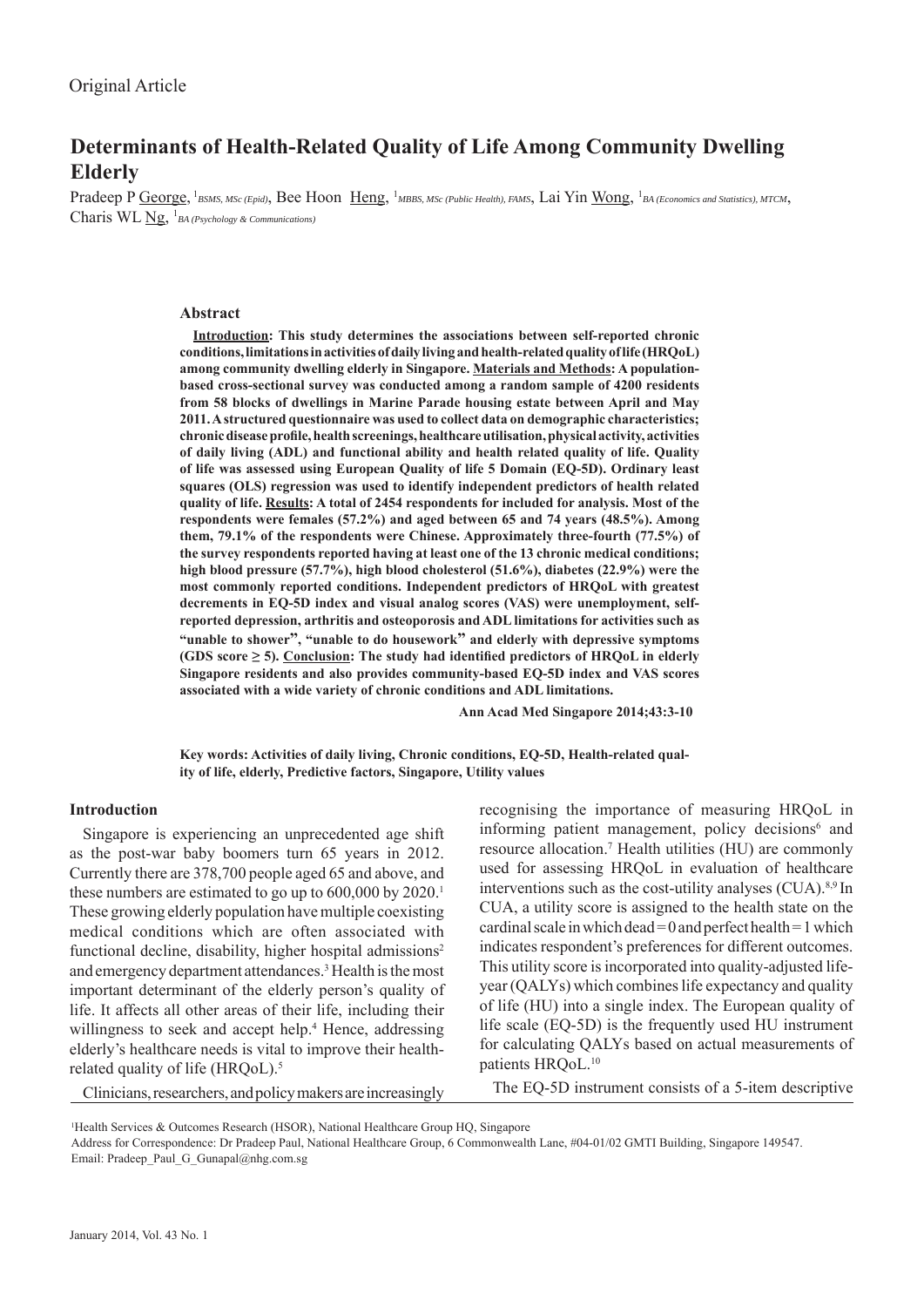system of health states and a visual analog scale (VAS). Scores for the 5 health states can be converted into a utility index score by using scores from value sets (preference weights) elicited from a general population. The bestknown preference weights were derived from samples of the United Kingdom  $(UK)$ .<sup>11</sup> These preference weights are applied to other populations when country-specific weights are not available with certain limitations.<sup>12-15</sup> Unfortunately, preference weights of EQ-5D for Singapore is not yet available, so applying other existing preference weight from UK was essential to obtain EQ-5D index values for Singapore. In this study, we report associations between self-reported chronic conditions, limitations in activities of daily living and health-related quality of life (HRQoL) in a community living elderly population in Singapore.

### **Materials and Methods**

## *Study Design*

The data used in this paper were derived from a larger cross-sectional survey carried out to assess health status, health and social care resource needs and utilisation profile of individuals aged 60 years and above in the Marine Parade housing estate of Singapore. The study sample size was calculated to estimate the proportion of functional disability in the community. Using an estimated proportion of 2% of older people who need support for at least one activity of daily living, an estimation error of 0.5%, and non-response rate of 40%, a sample size of 4200 older people were required.

A random sample of 4200 elderly residents from 58 housing development blocks (HDBs) in Marine Parade housing estate between April and May 2011 were surveyed. A team of trained interviewers administered the survey through face-to-face interviews with residents in their homes. Singapore Citizens or Permanent Residents aged 60 years and above living in 2- to 5-room housing in Marine Parade were included in the survey. The survey questionnaire elicited information on respondent's demographic characteristics; physical health (chronic disease profile, health screenings, healthcare utilisation, physical activity, 12-item activities of daily living  $(ADL)$ , <sup>16</sup> Instrumental Activities of Daily Living (IADL)17 and health related quality of life (Questionnaire - Appendix). Locally validated 15-item Geriatric Depression Scale (GDS-15)18 and the Abbreviated Mental Test (AMT)<sup>19</sup> were used as screening tools for depressive symptoms and cognitive impairment. Health related quality of life was measured using EQ-5D. Validated Mandarin and Malay versions of EQ-5D was used for Chinese and Malay respondents respectively.20-22 The questions in the survey were subjected to cognitive testing, and were translated and back-translated from English to Mandarin and Malay. Residents residing

in institutions or who were out of the country during the period of data collection were excluded. Similarly, residents who refused to participate, and who were not contactable after 3 household visits were considered non-responders.

### *Statistical Analysis*

All data are presented as means (SD) or as proportions (weighted). All estimates were weighted; sampling weights were incorporated into the analyses to adjust for planned oversampling of selected age groups to reflect the general Marine Parade population. Responses to the EQ-5D items were transformed into an EQ-5D index score using UK preference weights. Direct valuation of the respondent's current state of health was obtained from EQ-5D VAS. Associations between HRQoL and its potential determinants were examined by univariate analysis and then by ordinary least squares (OLS) regression model using the STATA SVY REGRESS procedure. This procedure enabled us to incorporate the sampling weights in the model. Nine socio-demographic co-variates (i.e. gender, ethnicity, education, work status, income, ownership status, housing status, self-reported chronic conditions and activities of daily living) were included in the model as categorical variables, except the continuous variable for age, GDS-15 and AMT scores. All 13 chronic conditions were defined by dummy variables and served as independent predictors in the models. For parsimony, no interaction terms were included in the models. All the responses coded as refused, unknown, or missing were treated as missing data. All analyses were conducted with the Stata Statistical Software, version 12.0 (Stata Corp., College Station, Texas). The findings were considered statistically significant at the 5% level (*P* < 0.05). Approval for this study was obtained from the Institutional Review Board of the National Healthcare Group, Singapore.

### **Results**

A total of 3752 residents were eligible for inclusion in the study of which 2558 residents were interviewed, giving an overall response rate of 68.2%. Of these, only 2454 respondents were included in the analysis, after excluding 104 proxy responses. The socio-demographic characteristics of the survey respondents and estimates of EQ-5D index and VAS are summarised in Table 1. After applying sampling weights, the mean age of the sample was  $69.2$  years (SD = 6.9), with a maximum of 99 years. Mean EQ-5D index and VAS were 0.94 (SD 0.14) and 79.17 (SD 13.71) respectively. Of the sample, 48.5% were 65 to 74 years of age, 57.2% were females, 79.1% were Chinese, 36% had secondary education, 80% were flat owners, 34% lived in a 3 room HDB, 40% were retirees and 25.8% had an average monthly income of \$500 to <\$1000 SGD.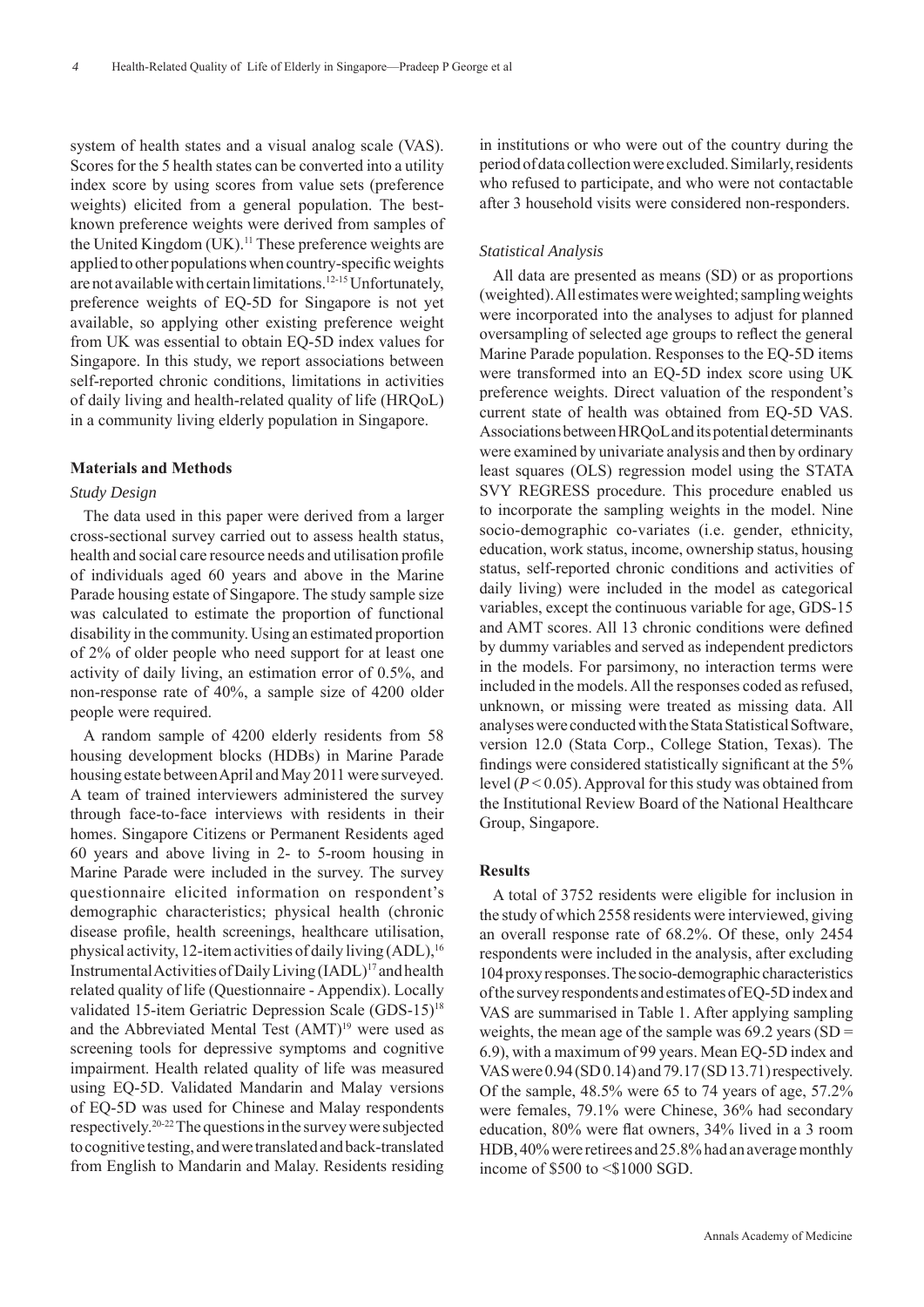| <b>Variables</b>        | Categories              |                 | EQ-5D index     | <b>EQ-5D VAS</b>  |
|-------------------------|-------------------------|-----------------|-----------------|-------------------|
|                         |                         | $n = 2454$ (%)* | $Mean \pm SD$   | $Mean \pm SD$     |
| Age group (years)       | $60 - 64$               | 810 (33.0)      | $0.95 \pm 0.12$ | $80.26 \pm 13.04$ |
|                         | $65 - 74$               | 1189(48.5)      | $0.94 \pm 0.14$ | $79.11 \pm 13.90$ |
|                         | $75 - 84$               | 342(13.9)       | $0.91 \pm 0.15$ | $78.57 \pm 13.39$ |
|                         | 85 and above            | 113(4.6)        | $0.86 \pm 0.17$ | $73.65 \pm 15.90$ |
| Gender                  | Male                    | 1050(42.8)      | $0.95\pm0.13$   | $79.17 \pm 13.82$ |
|                         | Female                  | 1404 (57.2)     | $0.93 \pm 0.14$ | $79.16 \pm 13.63$ |
|                         | Chinese                 | 1940 (79.1)     | $0.94 \pm 0.13$ | $79.15 \pm 13.48$ |
|                         | Indian                  | 114(4.6)        | $0.88 \pm 0.23$ | $80.23 \pm 15.47$ |
| Ethnic group            | Malay                   | 301(12.3)       | $0.92 \pm 0.16$ | $78.22 \pm 14.74$ |
|                         | Others                  | 99(4.0)         | $0.94 \pm 0.10$ | $81.13 \pm 12.61$ |
|                         | Degree and Higher       | 96(3.9)         | $0.94 \pm 0.15$ | $80.65 \pm 10.75$ |
|                         | Diploma                 | 148(6.0)        | $0.95 \pm 0.09$ | $79.38 \pm 12.01$ |
| Education               | Junior College          | 168(6.8)        | $0.96 \pm 0.08$ | $79.64 \pm 12.07$ |
|                         | Secondary               | 887 (36.1)      | $0.95 \pm 0.11$ | $80.07 \pm 13.20$ |
|                         | Primary                 | 600(24.4)       | $0.94 \pm 0.14$ | $78.99 \pm 13.74$ |
|                         | No formal qualification | 555(22.6)       | $0.90 \pm 0.18$ | $77.45 \pm 15.58$ |
|                         | Owner                   | 1954 (79.6)     | $0.94 \pm 0.12$ | $79.39 \pm 13.25$ |
| Ownership:              | Tenant                  | 386 (15.7)      | $0.90 \pm 0.19$ | $78.75 \pm 15.73$ |
|                         | 1 and 2 rooms           | 394(16.1)       | $0.90 \pm 0.19$ | $78.98 \pm 15.82$ |
|                         | 3 rooms                 | 832 (33.9)      | $0.94 \pm 0.13$ | $78.72 \pm 13.63$ |
| Housing type            | 4 rooms                 | 613(25.0)       | $0.94 \pm 0.13$ | $80.29 \pm 13.18$ |
|                         | 5 rooms                 | 615(25.1)       | $0.95 \pm 0.11$ | $78.76 \pm 12.82$ |
| Work status             | Full time               | 389 (15.9)      | $0.96 \pm 0.09$ | $81.13 \pm 12.85$ |
|                         | Housewife               | 714(29.1)       | $0.93 \pm 0.14$ | $78.52 \pm 14.08$ |
|                         | Part-time               | 304(12.4)       | $0.96 \pm 0.10$ | $81.63 \pm 13.07$ |
|                         | Retiree                 | 992 (40.4)      | $0.93 \pm 0.15$ | $78.52 \pm 13.19$ |
|                         | Unemployed              | 55(2.2)         | $0.80 \pm 0.28$ | $71.51 \pm 21.12$ |
|                         | $<$ \$500               | 627(25.6)       | $0.91 \pm 0.17$ | $76.94 \pm 15.58$ |
| Average monthly income† | \$500 to <\$1000        | 633(25.8)       | $0.94 \pm 0.12$ | $79.92 \pm 13.35$ |
|                         | \$1000 to <\$2000       | 373 (15.2)      | $0.95 \pm 0.10$ | $80.06 \pm 12.44$ |
|                         | \$2000 to <\$3000       | 112(4.6)        | $0.97 \pm 0.08$ | $79.38 \pm 11.07$ |
|                         | \$3000 and above        | 96 (3.9)        | $0.97 \pm 0.07$ | $82.17 \pm 10.69$ |

Table 1. Socio-demographic Characteristics and Estimates of EQ-5D Index and VAS

SD: Standard deviation

\*The percentages are adjusted by the population sampling weights from Marine Parade.

 $\dagger$ Ownership – others (n = 114) not shown in the Table.

‡Income not available for 613 respondents.

### *Prevalence of Self-reported Chronic Conditions*

About three-fourth (77.3%) of the sample reported having at least one chronic medical condition and 4.8% reported more than 5 chronic conditions (Table 2). After adjusting for over-sampling, the percentage of respondents reporting each condition are shown in Table 2. Among the chronic conditions reported by respondents, high blood pressure (57.7%), high blood cholesterol (51.7%), diabetes (22.9%), arthritis (16.6%), were the most commonly reported,

followed by falls (13.9%), hearing problems (13.3%) and urinary incontinence  $(12.7%)$ . There was a significant decrease in EQ-5D index and VAS scores with increasing chronic conditions. (Trend test for ordered groups,  $P =$ 0.0001) (Table 3).

# *Socio-demographics, Self-reported Chronic Conditions, Limitations in ADL and HRQoL*

There was a significant positive correlation between ED-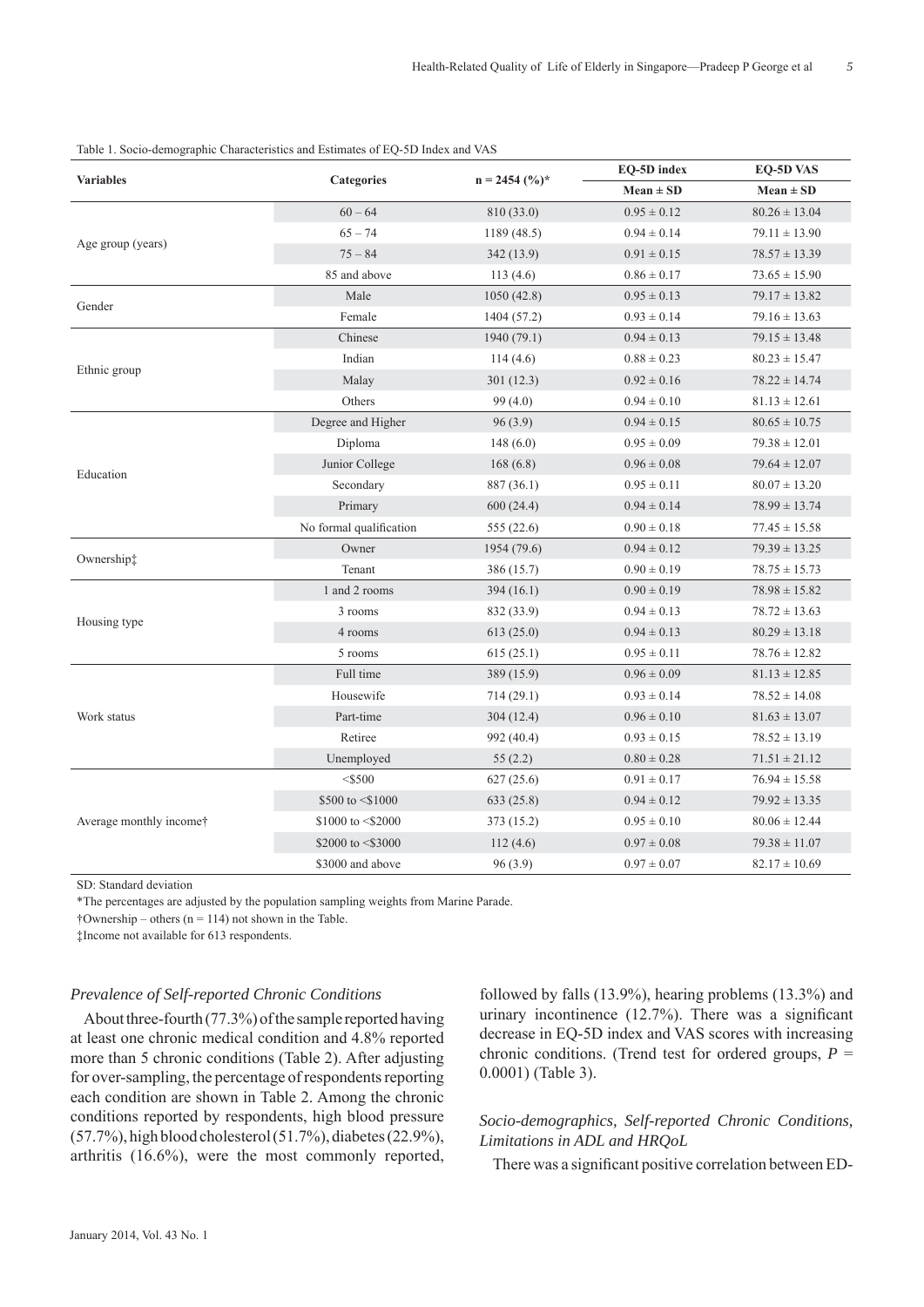# **Variables Categories n = 2454 (%)\* EQ-5D index EQ-5D VAS Mean ± SD Mean ± SD** Self-reported chronic conditions† Diabetes  $560 (22.9)$   $0.97 \pm 0.09$   $77.15 \pm 14.82$ High blood pressure 1404 (57.7)  $0.97 \pm 0.08$  77.75  $\pm 13.57$ High cholesterol 1267 (51.7)  $0.97 \pm 0.09$  77.83  $\pm 13.86$ Heart attack  $117 (4.9)$   $0.86 \pm 0.21$   $74.19 \pm 16.55$ Heart failure 60 (2.5) 0.88 ± 0.21 73.43 ± 15.81 Chest pain  $93 (3.9)$   $0.82 \pm 0.27$   $72.32 \pm 17.82$ Stroke 83 (3.5) 0.79  $\pm$  0.25 70.30  $\pm$  16.96 Kidney disorders 61 (2.5)  $0.81 \pm 0.28$  70.13  $\pm 16.47$ Asthma 102 (4.2) 0.94 ± 0.18 75.82 ± 13.97 Dementia  $7(0.3)$   $0.90 \pm 0.13$   $78.14 \pm 19.97$ Depression  $35 (1.4)$   $0.86 \pm 0.11$   $67.97 \pm 18.26$ Arthritis 406 (16.6) 0.94 ± 0.10 75.58 ± 14.92 Osteoporosis 230 (9.6) 0.90  $\pm$  0.16 74.45  $\pm$  15.87 History of falls 332 (13.9) 0.89 ± 0.19 75.50 ± 16.33 Urinary Incontinence 309 (12.7) 0.92  $\pm$  0.16 74.96  $\pm$  15.20 Hearing problem 314 (13.3) 0.93 ± 0.13 79.76 ± 13.36 Activities of daily Unable to feed  $9(0.4)$   $0.43 \pm 0.34$   $58.63 \pm 21.33$ Unable to dress  $31 (1.3)$   $0.52 \pm 0.34$   $62.13 \pm 15.52$ Unable to get out of bed / chair  $46 (1.9)$  0.59 ± 0.31 65.40 ± 18.37 Unable to shower  $47 (1.9)$   $0.59 \pm 0.32$   $62.76 \pm 14.97$ Unable to use the toilet 34 (1.4) 0.53  $\pm$  0.31 61.88  $\pm$  15.54 Unable to use the telephone  $40 (1.6)$   $0.66 \pm 0.31$   $68.62 \pm 17.56$

### Table 2. Health Status, Activities of Daily Living and Estimates of EQ-5D Index and VAS

SD: Standard deviation

Geriatric depression scale (GDS-15)‡

Cognitive impairment§

living (ADL)

\*The percentages are adjusted by the population sampling weights from Marine Parade.

†Only one chronic condition reported by 5 or more people is included in the Table.

AMT score§ and GDS-15‡ score are not available for 5 and 25 respondents respectively, hence their number would not add up to the total, n.

Unable to get to places within walking distance 177 (7.2) 0.73  $\pm$  0.27 68.24  $\pm$  16.54 Unable to shop for groceries / clothes 180 (7.3)  $0.74 \pm 0.26$   $68.32 \pm 16.10$ Unable to prepare meals 142 (5.8) 0.71  $\pm$  0.29 68.08  $\pm$  16.76 Unable to do housework 230 (9.4) 0.77 ± 0.26 69.28 ± 15.67 Unable to take his/her medicines 74 (3.0) 0.69 ± 0.31 66.77 ± 16.87 Unable to handle his/her money  $57 (2.3)$   $0.68 \pm 0.31$   $69.24 \pm 21.32$ 

Respondents with depressive symptoms (GDS-15 score  $\geq$ 5) 188 (7.7) 0.75 ± 0.26 66.10 ± 15.33 Respondents without depression symptoms (GDS-15 score  $\leq 4$ ) 2241 (91.3) 0.95  $\pm$  0.11 80.28  $\pm$  12.95

AMT score  $\leq$ 7 1.47 ± 14.27 AMT score  $\geq 8$  2281 (92.9) 0.95  $\pm$  0.12 79.76  $\pm$  13.46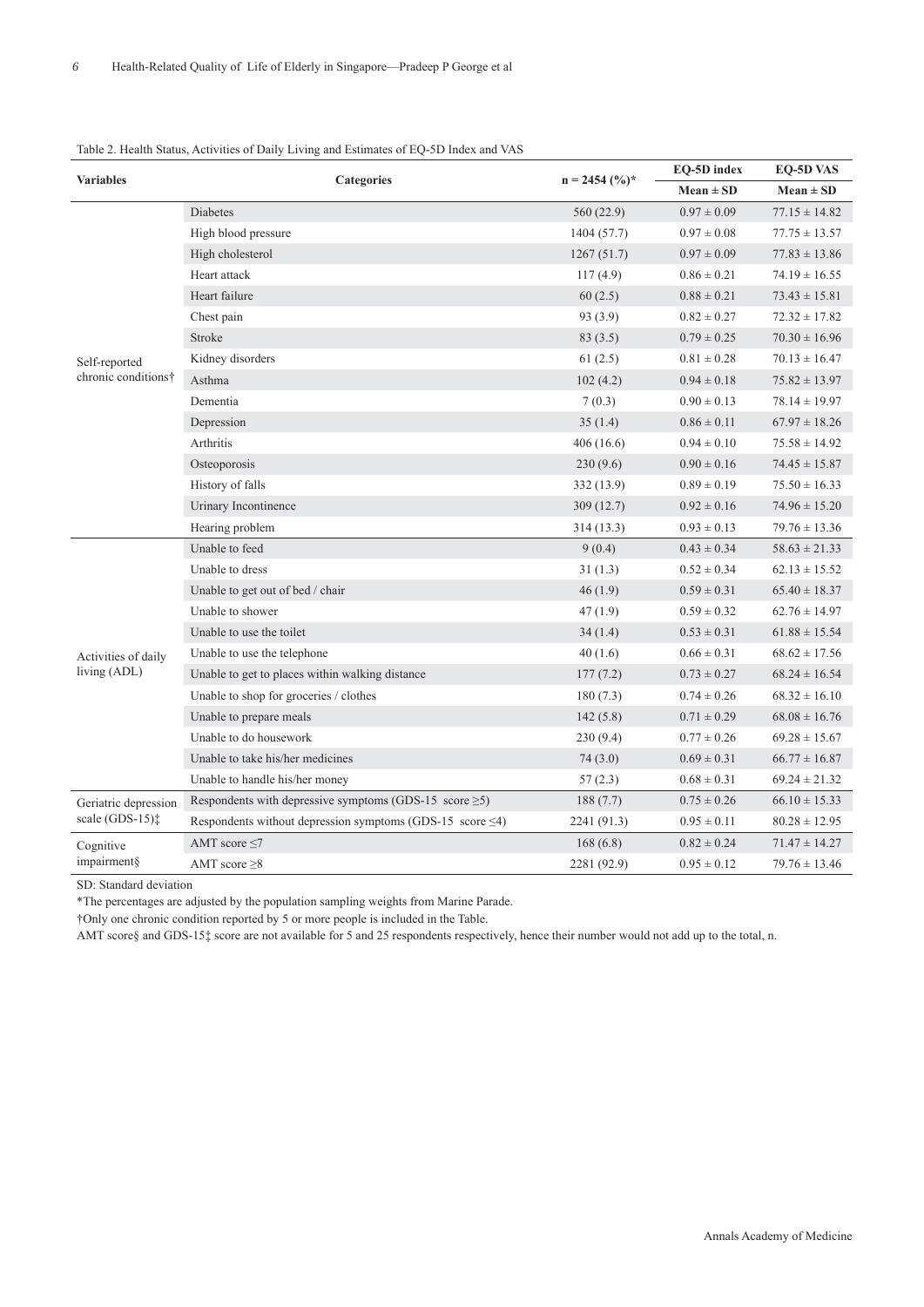| No of chronic diseases | Frequency $n, \%$ | Weighted, % | Cumulative, % | ED-5D index     | EQ-5D VAS         |
|------------------------|-------------------|-------------|---------------|-----------------|-------------------|
|                        |                   |             |               | $Mean \pm SD$   | $Mean \pm SD$     |
| $\mathbf{0}$           | 564(23.0)         | 22.7        | 23.0          | $0.97 \pm 0.08$ | $83.29 \pm 12.36$ |
|                        | 543(22.1)         | 22.1        | 45.1          | $0.96 \pm 0.10$ | $80.03 \pm 12.61$ |
| 2                      | 615(25.1)         | 25.2        | 70.2          | $0.94 \pm 0.12$ | $78.87 \pm 13.21$ |
| 3                      | 445(18.1)         | 18.1        | 88.3          | $0.91 \pm 0.15$ | $77.16 \pm 13.92$ |
| $\overline{4}$         | 171(7.0)          | 7.1         | 95.3          | $0.85 \pm 0.22$ | $73.98 \pm 16.01$ |
| 5                      | 78 (3.2)          | 3.2         | 98.5          | $0.87 \pm 0.18$ | $73.22 \pm 13.67$ |
| 6                      | 8(0.3)            | 1.2         | 99.6          | $0.76 \pm 0.26$ | $72.30 \pm 18.53$ |
| $7\overline{ }$        | 14(0.5)           | 0.3         | 99.9          | $0.63 \pm 0.40$ | $63.13 \pm 25.77$ |
| $\geq 8$               | 3(0.1)            | 0.1         | 100.0         | $0.64 \pm 0.11$ | $55.00 \pm 7.07$  |

Table 3. Self-reported Chronic Conditions and EQ-5D Index and VAS Scores (n = 2454)

Table 4. Regression Coefficients for Significant Predictors of the EQ-5D VAS and Index Score

|                                           | EQ-5D VAS $(R^2 = 0.12)$ |           | EQ-5D index ( $R^2 = 0.36$ ) |           |
|-------------------------------------------|--------------------------|-----------|------------------------------|-----------|
| <b>Categories</b>                         | UnS(b)                   | S(B)      | UnS(b)                       | S(B)      |
| Intercept                                 | 87.587†                  |           | 0.976†                       |           |
| Age                                       | 0.076                    | 0.038     | $0.001\dagger$               | 0.053     |
| Females                                   | $-1.453*$                | $-0.052*$ | 0.001                        | 0.004     |
| Indian                                    | $3.140*$                 | 0.048     | $-0.042\dagger$              | $-0.064$  |
| Work status: Unemployed                   | $-6.510$ † $\ddagger$    | $-0.070$  | $-0.098$ †1                  | $-0.105$  |
| Income $<$ \$500                          | $-3.845*$                | $-0.122$  | $-0.023$                     | $-0.073$  |
| Owner                                     | 0.395                    | 0.012     | $-0.032\dagger$              | $-0.094$  |
| Tenant                                    | $-2.963$                 | $-0.079$  | $-0.063$ † $\ddagger$        | $-0.167$  |
| Housing: 4 rooms                          | $-5.610*$                | $-0.194$  | $-0.021$                     | $-0.070$  |
| Housing: $1 - 2$ rooms                    | $-6.217$ † $\ddagger$    | $-0.197$  | $-0.023$                     | $-0.072$  |
| <b>Self-reported Chronic Conditions</b>   |                          |           |                              |           |
| Urinary incontinence                      | $-2.7892\dagger$         | $-0.0654$ | $-0.0127$                    | $-0.0304$ |
| Hearing problems                          | $-2.1323\dagger$         | $-0.0523$ | $-0.0069$                    | $-0.0173$ |
| Falls                                     | $-1.7425$                | $-0.0431$ | $-0.0180*$                   | $-0.0453$ |
| High blood pressure                       | $-1.7948\dagger$         | $-0.0644$ | $-0.0112$                    | $-0.0407$ |
| Chest pain                                | $-1.7148$                | $-0.0250$ | $-0.0493\dagger$             | $-0.0733$ |
| Dementia                                  | 8.8467                   | 0.0333    | $0.1452\dagger$              | 0.0557    |
| Depression                                | $-6.6825*$               | $-0.0514$ | $-0.1425$ † $\ddagger$       | $-0.1116$ |
| Arthritis                                 | $-3.1215\dagger$         | $-0.0822$ | $-0.0436\dagger$             | $-0.1169$ |
| Osteoporosis                              | $-2.7822*$               | $-0.0580$ | $-0.0511\dagger$             | $-0.1085$ |
| <b>Activities of Daily Living</b>         |                          |           |                              |           |
| Unable to feed                            | $-8.1468$                | $-0.0307$ | $-0.1799$ † $\ddagger$       | $-0.0690$ |
| Unable to dress                           | $-7.6619$                | $-0.0575$ | $-0.1916$ †İ                 | $-0.1464$ |
| Unable to get out of bed/chair            | 11.8686†                 | 0.1140    | 0.0124                       | 0.0121    |
| Unable to shower                          | $-9.2657*$               | $-0.0903$ | $-0.0637$                    | $-0.0632$ |
| Unable to use the toilet                  | $-0.4442$                | $-0.0037$ | $-0.0944\dagger$             | $-0.0806$ |
| Unable to use the telephone               | $9.1073\dagger$          | 0.0748    | 0.0208                       | 0.0174    |
| Unable to shop for groceries / clothes    | $-0.4929$                | $-0.0092$ | $-0.0412*$                   | $-0.0781$ |
| Unable to do housework                    | $-4.8532$ † $\ddagger$   | $-0.1023$ | 0.0054                       | 0.0117    |
| Unable to handle his/her money            | $-3.0912$                | $-0.0310$ | $-0.0647\dagger$             | $-0.0660$ |
| Geriatric Depression Scale (GDS-15) score | $-0.1195\dagger$         | $-0.0870$ | $-0.0007\dagger$             | $-0.0552$ |

 $*P < 0.05$ ,  $\frac{1}{7}P < 0.01$ 

UnS:Unstandardised coefficients; S:Standardised coefficients

‡Top 5 predictors associated with lower absolute EQ-5D index / VAS with largest coefficients

Reference category: Males, Chinese, Degree, working-full time, income SGD \$3000 and above, ownership status others, housing status (5-room hdb), absence of the above stated chronic conditions and no limitations in the above ADLs.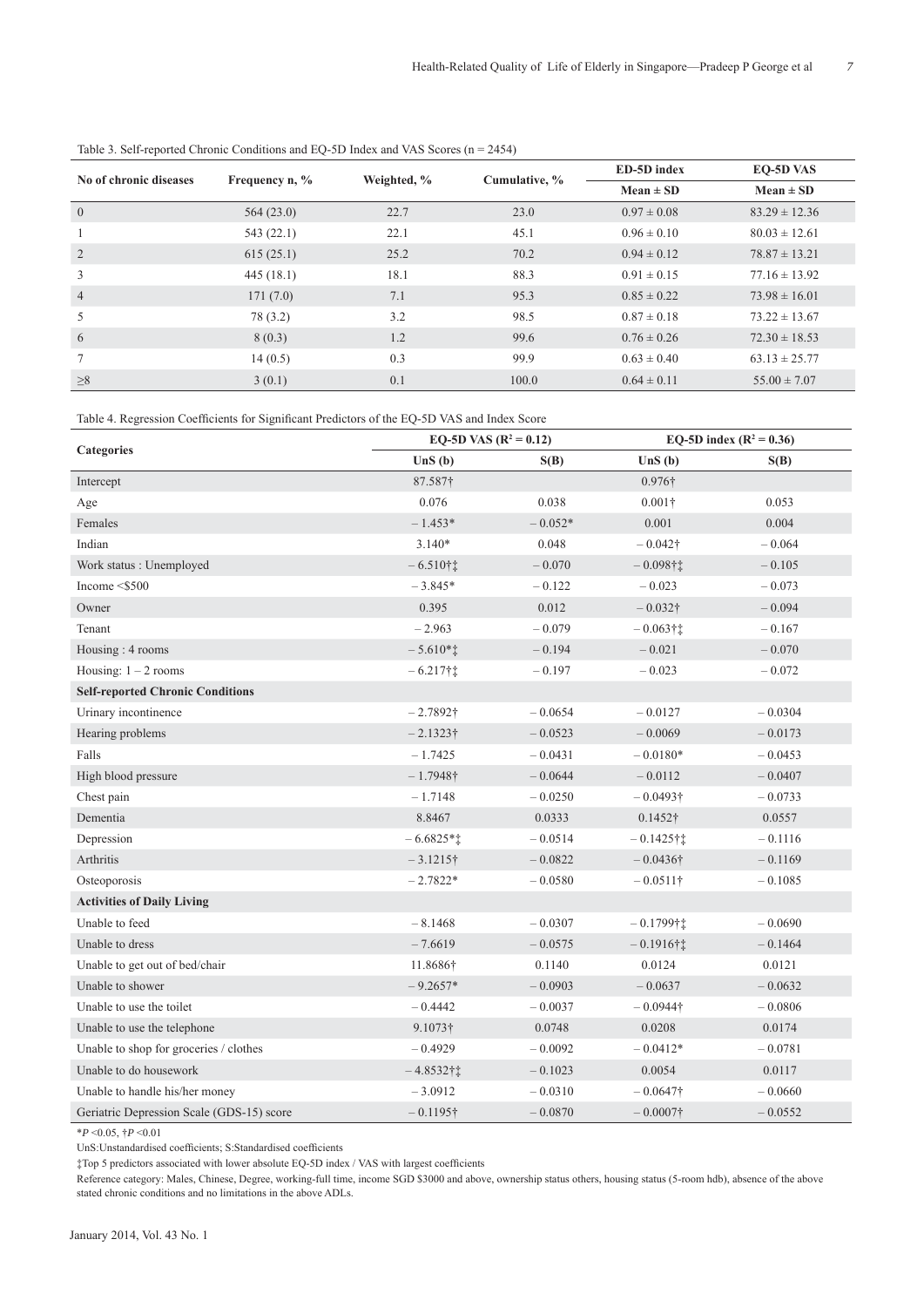5D index scores and the VAS score (Spearman correlation coefficient,  $r = 0.28$ ,  $P = 0.0001$ ). ED-5D index and VAS scores decreased significantly with increasing age, lower housing type, income and education.(Trend test for ordered groups,  $P = 0.0001$ ). Females, respondents with lower educational qualification, tenants and unemployed respondents had lower EQ-5D and VAS scores. (KW test, *P* <0.001). (Table 1) Similarly respondents with depression and limitations in activities of daily living such as "feeding" had the lowest EQ-5D index and VAS scores compared to others. Respondents with cognitive impairment (AMT score  $\leq$ 7) and those with depressive symptoms (GDS-15 score  $\geq$ 15) had a significantly lower EQ-5D index and VAS scores. (KW test, *P* <0.001) (Table 2).

### *Predictors of the EQ-5D VAS and Index Score*

We explored associations between chronic conditions, limitations in activities of daily living and HRQoL after statistically controlling for age, gender, ethnicity, education, work status, income, ownership status and housing status. The regression coefficients of EQ-5D and VAS models are presented in Table 4. The amount of variance explained by EQ-5D VAS and index were 13% and 36% respectively. Table 4 also presents the standardised regression coefficients which help us examine the magnitude of the association between independent variables and the dependent variable; the larger the coefficient, the greater the association.

The top 5 independent predictors associated with a lower absolute EQ-5D index were unemployment, house ownership, self-reported depression, limitations in activities of daily living such as feeding and dressing. Similarly, the top 5 independent predictors associated with larger coefficients for EQ-5D VAS were unemployment, respondents living in 4-room and 2-room HDB (Housing and Development Board) flat, self-reported depression and limitations in activities of daily living such as housework. Respondents who were unemployed, with income less than \$500, with depression, arthritis, osteoporosis and higher GDS-15 scores were associated with substantially lower absolute EQ-5D index and VAS scores. Respondents with depression, arthritis and osteoporosis had more than a 2.5-point decrease in the EQ-5D index and more than a 0.4-point decrease in the EQ-5D VAS score. Females, unemployed, income <\$500, elderly staying in 1 to 2 room and 4-room HDB flats, respondents with urinary incontinence, hearing problems, high blood pressure, depression, arthritis, elderly with limitations in activities of daily living such as "showering", "feeding" and "dressing" and "unable to do housework" and higher GDS-15 score had a significant negative association with EQ-5D VAS scores (Table 4). Increasing age, being unemployed, income <\$500, owners, tenants, respondents with chest pain, dementia, depression,

arthritis, osteoarthritis, respondents who were unable to feed, dress, use the toilet, to shop for groceries, handle money and respondents with higher GDS-15 scores had significant negative association with EQ-5D index scores (Table 4).

### **Discussion**

This is the first study to report HRQoL and its association between self-reported chronic conditions and limitations in activities of daily living among the community dwelling elderly in Singapore. In our study, about 3 out 4 (77%) elderly respondents had at least one chronic condition. High blood pressure, high blood cholesterol, diabetes, arthritis were the most commonly reported conditions. The self-reported prevalence of high blood pressure, arthritis, falls and urinary incontinence were lower while the high blood cholesterol, diabetes and hearing problems were marginally higher than previous reports from a National Health Surveillance Survey.<sup>23</sup> Our study sample was not nationally representative. In addition, self-reported health underestimates true disease prevalence in older populations.24,25 Hence, the observed self-reported estimates of chronic conditions were lower than national estimates.

HRQoL decreased with age and number of chronic diseases. It was also lower for females than males. Elderly without employment, with no education and lower income (<\$500 per month) had the lowest scores, similar to studies elsewhere.26-28 Elderly with self-reported depression and limitations in activities of daily living such as feeding, toileting and dressing had the lowest HRQoL. Similarly, HRQoL was significantly lower for elderly with depressive symptoms (GDS-15 score  $\geq$ 5) and those with cognitive impairment (AMT score  $\leq$  7). In our study, Indians had poor HRQoL when compared to the other ethnic groups. Chan et al,<sup>29</sup> reported gender and ethnic differences in selfreported health, older women and Indians had poorer health. In a study done by Wee  $HL^{30}$  on HRQoL among patients with diabetes mellitus using SF-6D, Indians with DM were found to have lower HRQoL than the other ethnic groups. Findings from our study and literature confirm that ethnic difference does exist in HRQol. Independent predictors of HRQoL with greatest decrements in EQ-5D index and VAS scores were unemployment, self-reported depression, arthritis and osteoporosis and ADL limitations for activities such as "unable to shower", "unable to do housework" and elderly with depressive symptoms (GDS score  $\geq$  5). Similar results were observed elsewhere.<sup>31-34</sup>

HRQoL measured by EQ-5D index score estimated using preference weights from UK population correlated well with VAS scores which were direct measurement of respondent's self-rated health, similar findings were observed by Luo Nan et al.<sup>35</sup> In our study, the HRQoL model explained only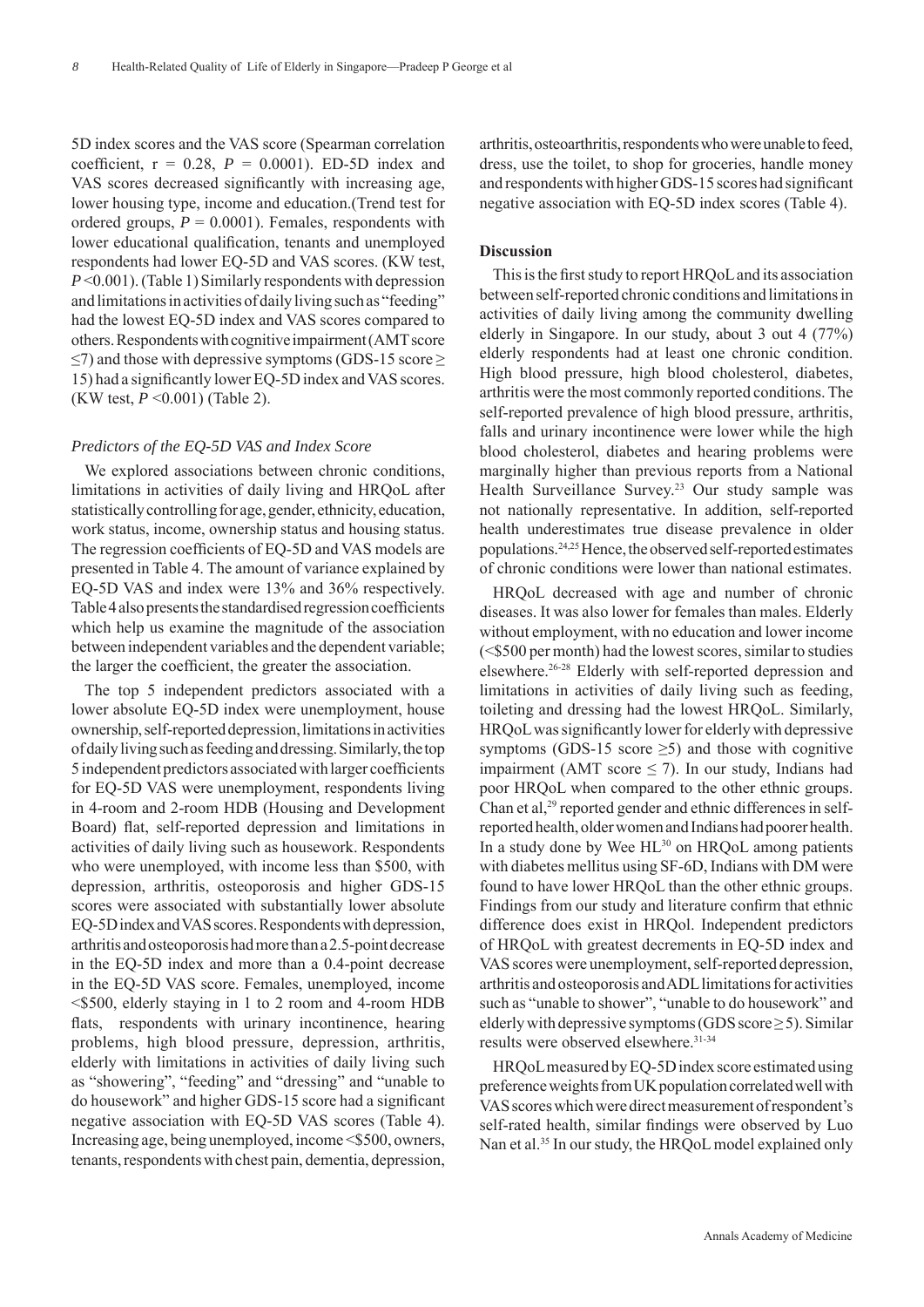13% of the variance in EQ-5D VAS and explained 36% of the variance in the EQ-5D index using UK preference weights. In a recent study, Luo Nan et al found that Chinese and English speaking Singaporeans respond differently to the EQ-5D VAS. In our study we used Mandarin and Malay versions of EQ-5D for Chinese and Malays.<sup>35</sup> Among the ethnic groups, HRQoL model explained 13% and 19% of the variance in EQ-5D VAS in Chinese and Malays respectively. However, for Indians, 44% of the variation in EQ-5D VAS was explained by the model. Previous studies have shown that non-English versions of EQ-VAS (especially Chinese version) were not sensitive for self-assessment of health in the Singaporean population.<sup>35</sup> Hence, use of non-English version of EQ-5D VAS in this population needs further investigation.

The study had few methodological limitations. First, EQ-5D preference weights for Singapore are not available yet, hence we used the UK preference weights for estimating EQ-5D index values for Singapore. Second, chronic conditions were self-reported. As such it is unknown if the chronic conditions reported were actually diagnosed by a physician. Third, the causal relationship between self-reported chronic conditions, activities of daily living and HRQoL cannot be determined due to the cross-sectional nature of the data.

Limitations not withstanding, this study provides crucial information on the predictors of HRQol among community dwelling elderly in Singapore. This information would aid planning active aging interventions to improve the health related quality of life of the country's rapidly aging population. Cost-effectiveness analyses of treatment options are often underpinned by decision analytic models. These models typically assess the benefits of treatment options in terms of the QALY gain associated with avoiding a clinical event or alleviating a particular health condition. Consequently, in addition to the utility values associated with the event or health condition, analysts also need the utility values associated with not experiencing the event or the health condition, i.e. the baseline or counterfactual values. For example, in patients with a history of cardiovascular disease (CVD), an intervention may have the potential to avoid a stroke. To model the benefits of avoiding a stroke, the analyst would ideally require a mean utility value from a cohort of patients who have recently experienced a stroke (plus follow-up data) and a mean utility value from a cohort who have not experienced a stroke but do have a history of CVD. Another example would be a screening programme for hearing impairment. In this instance, analysts would need the mean utility value from a cohort with hearing impairment (plus follow-up data to capture potential changes in HRQoL over time) and a mean utility value from a cohort without a history of hearing impairment. Our study provides utility estimates for self-reported chronic conditions and

for respondents with ADL limitations, these values could be used for the calculation of quality-adjusted life years (QALYs) for cost-effectiveness analysis.

### **Conclusion**

Singapore is countering ageing by rolling out several active aging initiatives to enhance the quality of life of elderly. At this juncture, this study has identified significant predictors of HRQoL in elderly Singapore residents, which are potential targets for active aging interventions. The study also provides community-based EQ-5D index and VAS scores associated with a wide variety of chronic conditions and ADL limitations, these can be used to estimate qualityadjusted life-years in cost-effectiveness analyses.

#### *Acknowledgements*

*The survey was jointly developed by the Ministry of Health (MOH), Health Promotion Board (HPB), Agency for Integrated Care (AIC), Ministry of Community Development, Youth and Sports (MCYS), Ministry of National Development (MND), and the Centre for Enabled Living (CEL). The authors would like to thank their colleagues – Ms Anusha Govinda Raj, Ms Chong Wai Fung and Ms Cheryl Lobo – for their contribution and support as team members of the project.* 

#### REFERENCES

- 1. Media M. Speech By Health Minister Gan Kim Yong at The Wellness Family Day Cum Launch Of N.I.C.E Programme 26 February 2012 Hougang Community Club, 2012.
- 2. George PP, Heng BH, De Castro Molina JA, Wong LY, Wei Lin NC, Cheah JT.Self-reported chronic diseases and health status and health service utilization--results from a community health survey in Singapore. Int J Equity Health 2012;11:44.
- 3. Paul P, Heng BH, Seow E, Molina J, Tay SY. Predictors of frequent attenders of emergency department at an acute general hospital in Singapore. Emerg Med J 2010;27:843-8.
- 4. Chan KM, Pang WS, Ee CH, Ding YY, Choo P. Self-perception of health among elderly community dwellers in Singapore. Ann Acad Med Singapore 1998;27:461-7.
- 5. Feeny DH, Torrance GW. Incorporating utility-based quality-of-life assessment measures in clinical trials. Two examples. Med Care 1989;27:S190-204.
- 6. Guyatt GH. A taxonomy of health status instruments. J Rheumatol 1995;22:1188-90.
- 7. Bowling A. The concept of quality of life in relation to health. Med Secoli 1995;7:633-45.
- 8. Gold MR, Russell LB, Siegel JE, Weinstein MC: Cost-effectiveness in health and medicine. New York: Oxford University Press, 1996.
- 9. Drummond MF, Sculpher MJ, Torrance GW, O'Brien BJ, Stoddart GL: Methods for the economic evaluation of health care programmes. New York: Oxford University Press, 2005.
- 10. Räsänen P, Roine E, Sintonen H, Semberg-Konttinen V, Ryynänen OP, Roine R. Use of quality-adjusted life years for the estimation of effectiveness of health care: A systematic literature review. Int J Technol Assess Health Care 2006;22:235-41.